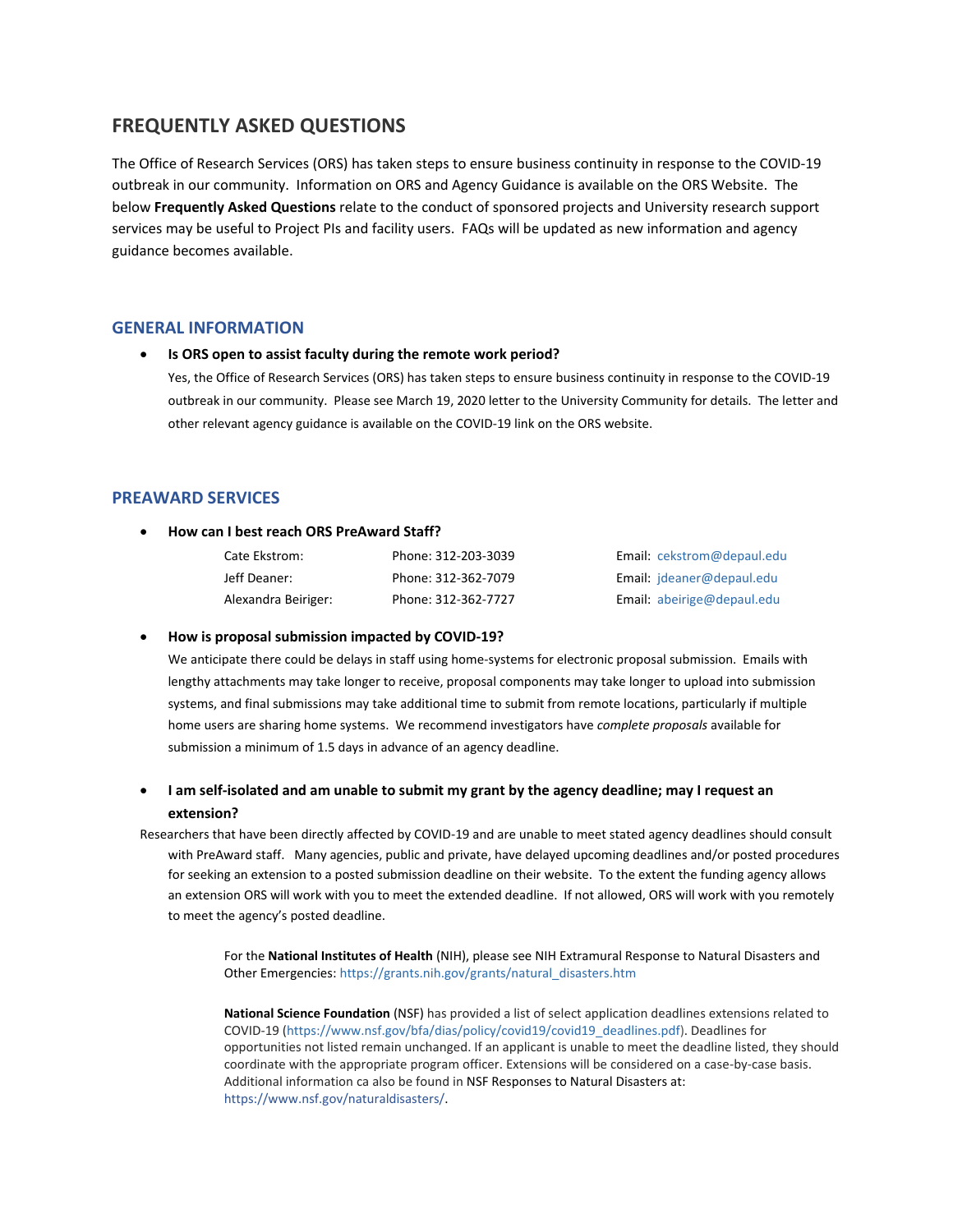**The Department of Defense (**DOD) is encouraging all program officers to use maximum flexibility in the submission of applications, providing they still maintain sufficient ability to review all applications and complete the project within the timeframe necessary. Contact program officers for specific funding opportunity extensions.

**I am using subcontractors in my proposal but cannot reach the planned Subcontracting Organization, can I still submit my proposal?** 

In the event documentation from third- party organizations/individuals is unavailable at time of proposal deadline, we will transmit the submission to the funder, *where electronic submission systems allow*, without necessary documentation. A note or letter, as relevant, will be included in the submission citing the delay in third-party organization/individual sign-off due to COVID-19. ORS will work with PIs to secure required documentation in such situations post-agency transmittal.

**I was approached by an agency offering to fund COVID-19-related research- how do I get started?**

Conducting work relating to COVID- may require multiple offices to review and negotiate the terms of the sponsored award and to assist you in obtaining required institutional approvals (e.g., IRB, IBC, etc.). If this situation arises, please immediately contact ORS PreAward Staff who can assist you in getting the proposed work scope and budget institutionally approved in anticipation of an award to the University.

## **Where can I find funding opportunities related to COVID-19?**

COVID-19 Funding Opportunities are posted on the ORS website and updated periodically as additional programs are announced. Please note, this list may not be inclusive of all information and opportunities available, additional opportunities may be accessible on the Grants.gov or the GrantForward search engines on the ORS website.

# **AWARD MANAGEMENT**

#### **How can I best reach ORS Award Management Staff?**

| Doug Petcher:       | Phone: 312-362-7595 | Email: dpetcher@depaul.edu |
|---------------------|---------------------|----------------------------|
| Bob McCarthy:       | Phone: 312-362-5409 | Email: rmccart1@depaul.edu |
| Sandra Bowen:       | Phone: 312-362-5457 | Email: sbowen@depaul.edu   |
| Daniela Lampariello | Phone: 312-362-6415 | Email: dlampari@depaul.edu |

 **Is the effort of project personnel working remotely because of COVID-19 able to be charged to my grant?** 

In general, yes, provided the project personnel remain engaged on the project. Current sponsor prior approval requirements regarding disengagement and effort reductions remain in effect. If there is a significant disengagement of the PI or other senior key personnel from affected projects, most agency's standard prior approval requirements remain in effect.

If an individual cannot contribute to their current project but can contribute to another sponsored project, the salary must be moved to that funding source.

 **I am the PI of a grant, if I am home sick and cannot work on my project; can my salary still be charged to the grant?**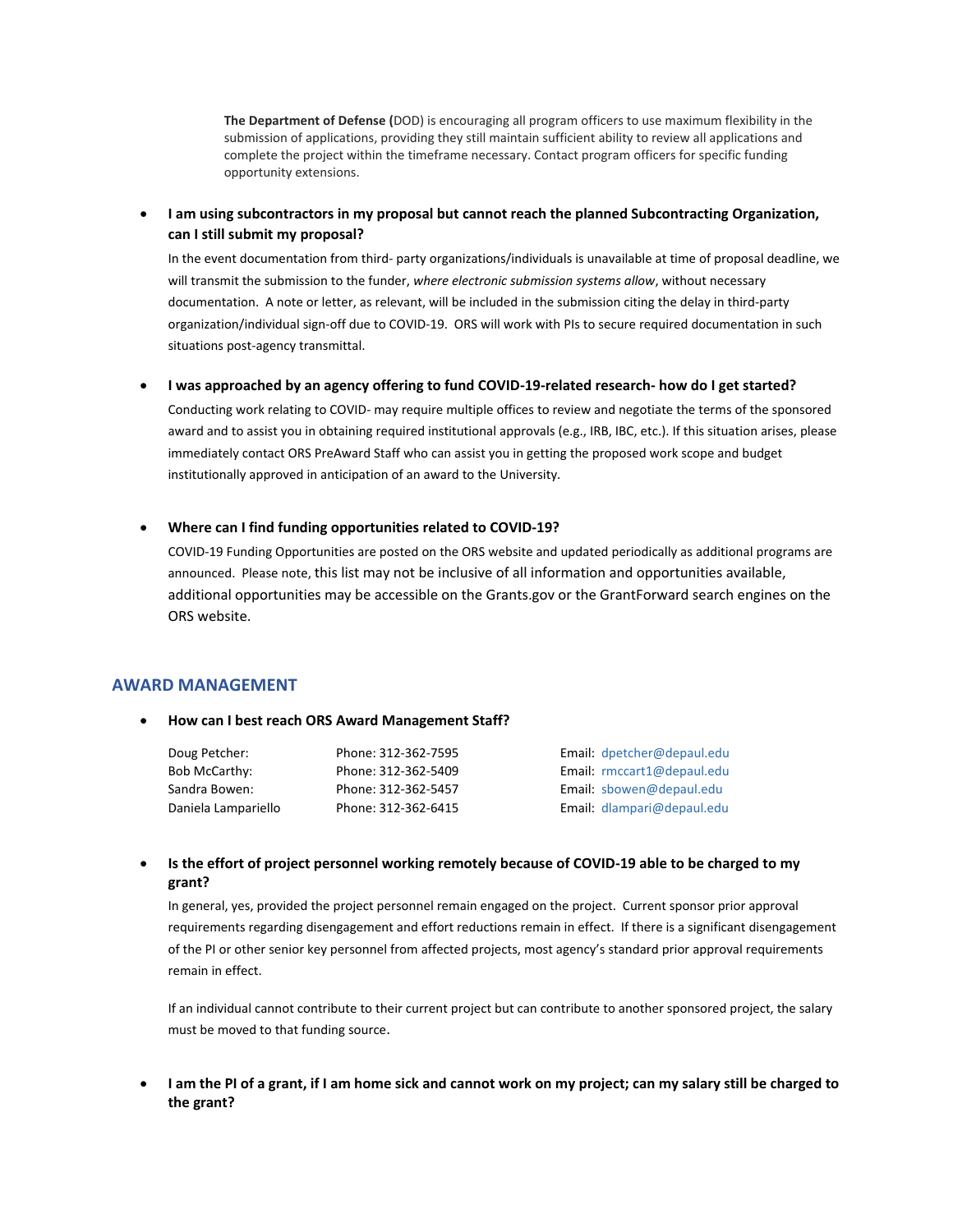Yes, pursuant to the University's indirect cost rate agreement with the federal government, sick leave and other paid absences that are permitted under University policy and treated consistently may be charged to the grant.

# **I am a PI/researcher working remotely as a result of the coronavirus; am I able to charge supplies relating to telework (i.e., such as a laptop, printer, office supplies, etc.) to my grant?**

Such purchases would generally not be allowable from the standpoint of both DePaul and agency policy. If you are lacking office equipment essential to the performance of your grant project, we will attempt to secure it on a loaner basis for you. Please contact Robert McCarthy about this a[t RMCCART1@depaul.edu.](mailto:RMCCART1@depaul.edu) Also, the Information Services [resource page](https://depaul.service-now.com/sp?id=kb_article_view&sysparm_article=KB0010746&sys_kb_id=e9dc1eef1b274810f15543f8bc4bcb1e) on working remotely may be helpful. It provides useful suggestions along with a range of DePaul technology resources that support remote work.

### **How do I work remotely and protect research data?**

There are two main principles to bear in mind ---researchers should (1) use measures to access information in a secure manner and (2) avoid saving or storing data on unencrypted, personal devices. The University offers the use of VPN (Virtual Personal Network) software to make sure that all data is encrypted in transmission and that its central applications are not widely exposed to the internet. Contact IS/Tech Services for assistance.

# **I was planning grant related travel that was cancelled due to precautions regarding COVID-19, may I still charge the travel-related costs to the grant?**

To date, there is limited federal guidance relating to charges to awards for *non-refundable* travel, events, and other authorized activities cancelled due to the coronavirus. NIH has provided notice (NOT-OD-20-03), and NSF has [released guidance regarding the implementation of OMB authority,](https://www.nsf.gov/bfa/dias/policy/covid19/covid19_nsfombimplementation.pdf) allowing for the direct charging of select cancellation costs to grants. We think it is likely that other sponsors will allow reasonable cancellation costs as direct charges to grants and contracts in this set of circumstances. In order to be allowable, it is reasonable to assume that the traveler has requested and been denied a refund, and that documentation of such a request is retained by the PI. Please ensure appropriate records and cost documentation are maintained to substantiate the charging of any cancellation or other fees related to interruption of operations or services, or to allow for corrections in the event that a funding agency issue guidance that is in contradiction to this practice.

- **My grant activities have been delayed related to COVID-19, I anticipate these delays could lead to delays in completing my study by the end of the project period; what should I do?** Most federal sponsors, including NSF and NIH, allow for a one-time no cost extension for 12 months at the end of the project. Please discuss your specific project with ORS Award Management staff, who will provide guidance on the options available to you.
- **I have a progress report due in the near term and my study is delayed related to COVID-19; should I include information relating to the delay in my progress report?**  Yes. If your study is impacted, ORS will provide you with guidance on how and where this should be included in your progress report (i.e., in Section F.2 of a NIH RPPR) and specifics about what information should be included.
- **I** am planning a grant-funded trip for the fall, can I charge trip cancellation insurance to my grant? Trip cancellation insurance is typically unallowable on grants. However, we are monitoring any additional guidance the federal government may issue related to travel. If you need to travel in the coming months to conduct business for a sponsored project, traveler's insurance may be prudent, but should be charged to institutional funds until we get additional federal input.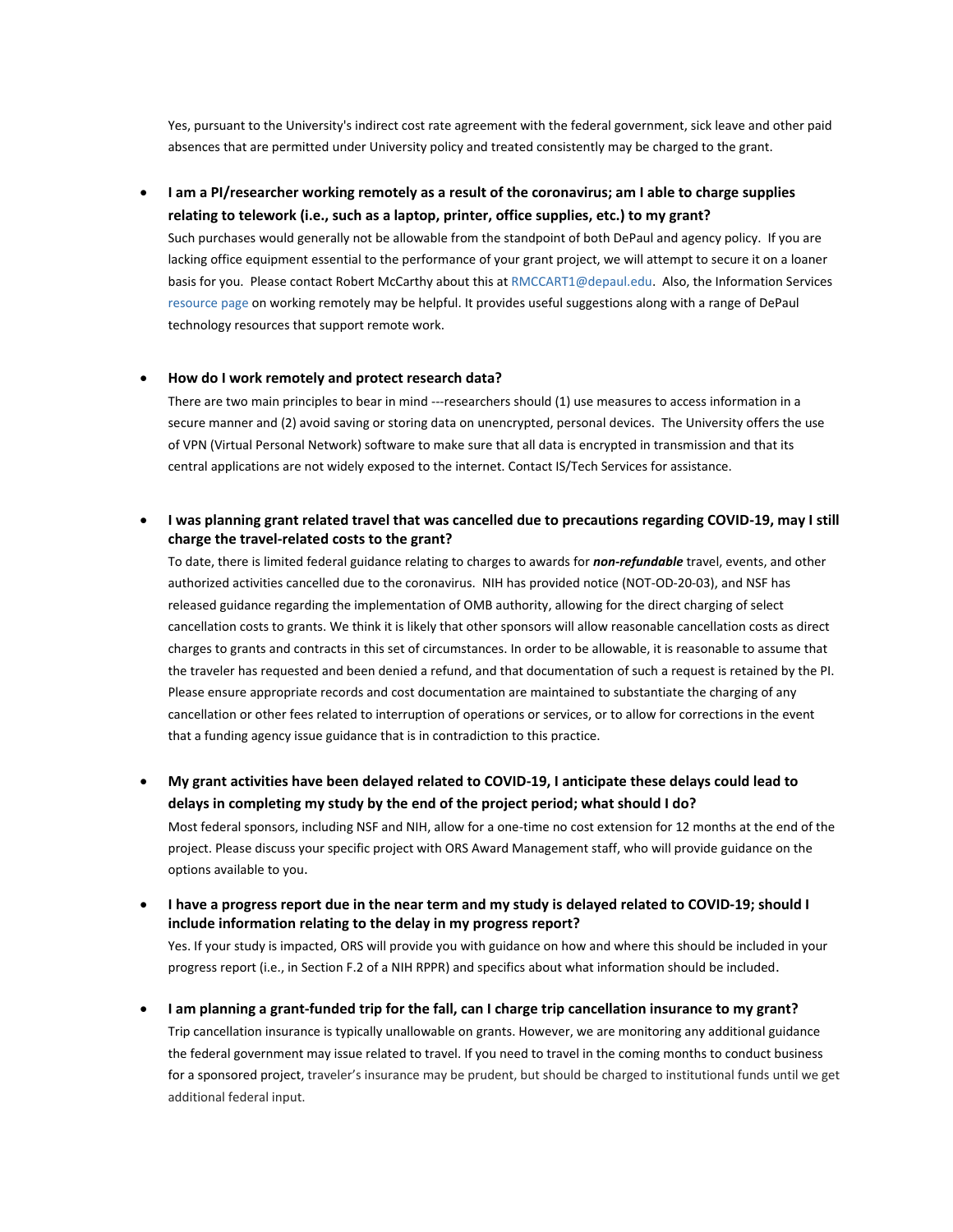## **RESEARCH PROTECTIONS**

## **How can I best reach ORS Research Protections Staff?**

| Susan Loess-Perez: | Phone: 312-362-7593 | Email: sloesspe@depaul.edu |
|--------------------|---------------------|----------------------------|
| Jessica Bloom*:    | Phone: 312-362-6168 | Email: jbloom8@depaul.edu  |
| Melodie Fox:       | Phone: 312-362-7592 | Email: mfox34@depaul.edu   |
| Stephanie Turner   | Phone: 312-362-7497 | Email: sturne26@depaul.edu |
| Janine Kirin       | Phone: 773-325-7418 | Email: jkirin@depaul.edu   |

*\*Ms. Bloom is on leave through mid-April, 2020.*

# **ANIMAL RESEARCH**

**Can I expect any changes to facility access***?* 

Facility access is limited, as always. Only those persons authorized for card reader access will be allowed into the facility. Building access may be limited and will be managed by Public Safety and you may need to contact your department Chair or Dean to be added to a list of individuals who require access to the building during the current pandemic procedures in place.

#### **How will animals be cared for during the COVID19 pandemic?**

The RSF facility has a business continuity and disaster plan; the facilities staff are considered essential employees and animal care will occur daily. Special scheduling of the RSF Team was initiated to implement social distancing practices. The RSF has enhanced the sanitation practices for the safety of both users and facility staff. We have worked with our vendors to ensure a sufficient inventory of supplies during the current restricted research environment. See limitation below on initiating *new* activities.

#### **Will protocols continue to be reviewed by the IACUC?**

Yes, IACUC protocol review will continue as usual until further notice. IACUC Committee meetings are taking place on Zoom. Contact Susan Loess Perez [\(sloessperez@depaul.edu\)](mailto:sloessperez@depaul.edu) with any questions or concerns.

#### **Can new, approved protocols involving animals be initiated at this time?**

Yes, but we are trying to minimize the work load of the animal care staff during the current pandemic. Therefore, we ask that if at all possible entirely new studies be delayed and that for current animals housed in the facility that each researcher evaluate the number of animals remaining and keep the number of animals to those essential to complete planned experimentation. In addition, we ask that researchers keep breeding to the minimum needed to maintain the lines.

# **IBC**

**Will protocols continue to be reviewed by the IBC?**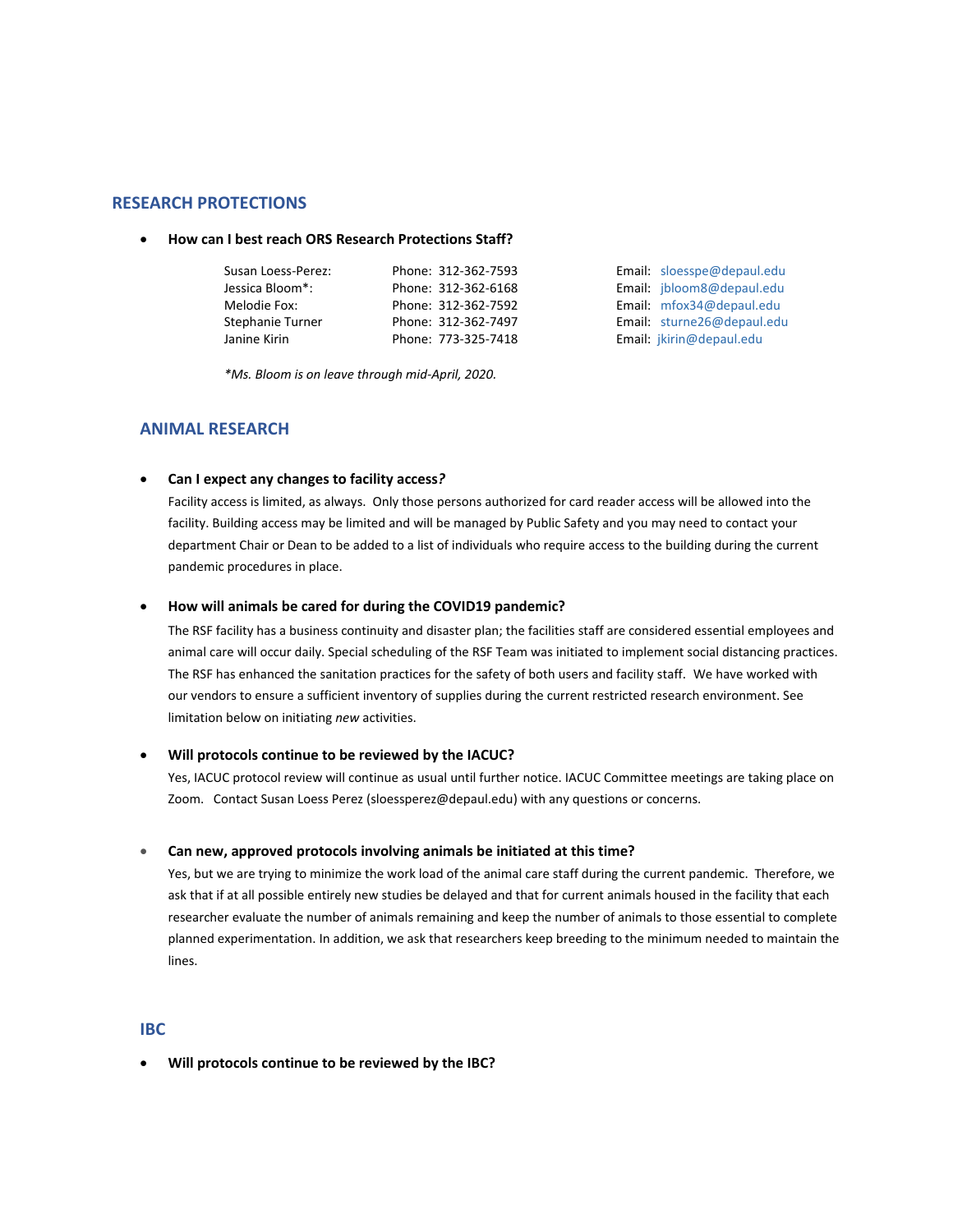Yes. As protocols are submitted, they will be reviewed via the appropriate process. All new protocols should be submitted through the online eProtocol system. The IBC and ORS staff is working to minimize the impact of the COVID pandemic on your research and teaching activities that require IBC review and approval.

# **HUMAN SUBJECTS RESEARCH**

#### **Will protocol and protocol submissions continue to be reviewed by the IRB?**

Yes, the IRB and the ORS staff is committed to minimizing the impact of the COVID pandemic upon the human subject research at DePaul. You may continue to submit new protocols and other submissions t[o ORP@depaul.edu.](mailto:ORP@depaul.edu) All submissions will be logged in and routed for review through normal processes. We do anticipate an increase in amendments re-designing research protocols, so there may be a slight delay in the review and approval process due to the volume of submissions. In addition, new protocols should take into consideration the current pandemic and social distancing practices. The IRB would be unlikely to approve new protocols that involve face-to face contact when the research plan is to begin soon. At this time, we would recommend that all research be designed to eliminate face-to face contact.

 **My approved protocol requires in-person participants interview/visits. May I shift the conduct of inperson participant interviews/visits to conduct through video or telephone?**

Yes. Any change to your research design or methodology must be submitted as an amendment to your research protocol and must be approved before you initiate the change. Therefore, if you plan on changing in-person activities to telephone or online activities, you will need to revise your protocol and support documents to reflect that change and submit the materials to the IRB for approval.

#### **Can telephone screening of potential subjects continue?**

Yes, as there is no increased risk to subjects relating to COVID-19. If your protocol already included telephone screening activities, there is no reason why the process cannot continue.

### **May we enroll new subjects on existing studies?**

This should be decided on a study-by-study basis and would depend upon the study design. The risk/benefit ratio for subjects may have changed from the time at which the protocol was reviewed and approved. Studies that are conducted online or via telephone or video conferencing should not be affected by the COVID-19 pandemic. However, studies that involve in-person meetings may need to be delayed or re-designed to eliminate the risk to the subjects and the researchers. For studies that are federally funded and involve behavioral interventions that require group or in-person interventions, we would encourage the researchers to reach out to their funding agency to determine the best course of action at this time and any impact upon their funding. We would discourage continuing to conduct research that involves face-to face contact until the social distancing policies are lifted. This may mean that studies will be delayed for several months. The delay in recruitment and enrollment or in conducting approved study activities does not need to be reported to the IRB.

# **If I want to conduct COVID-19 related Human Subjects research, how do we obtain consent?**

Based on recent guidance concerning research in the COVID-19 context and existing regulations, the IRB may approve of research utilizing waivers of documentation or electronic signatures.